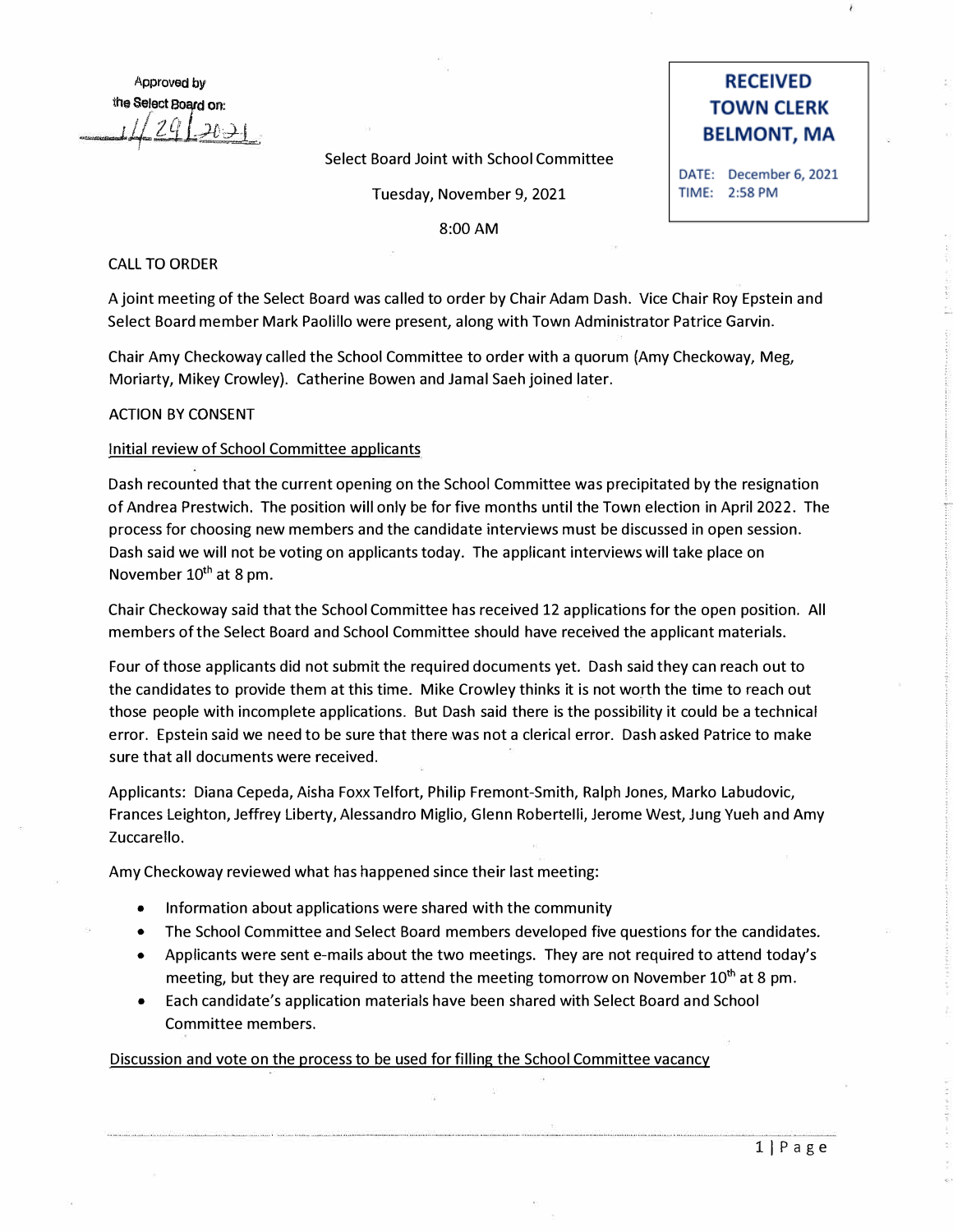Amy Checkoway reviewed the interview and voting process that was agreed upon by the Board and Committee:

- School Committee and Select Board members will review the application materials submitted (resume and statement of interest)
- There will be a meeting held by the School Committee and Select Board on November 10th to interview candidates and vote.
	- $\circ$  Opening statement from each applicant that includes brief introduction and why they applied for this role (up to three minutes each)
	- o School Committee and Select Board vote on their top five candidates. In case of tie for fifth slot, a tiebreaker will be held.
	- $\circ$  Ask the five finalists the interview questions limiting each reply to two minutes.
	- Deliberation and potential vote on filling vacancy. If no candidate receives the majority  $\circ$ of five votes, conduct additional rounds of voting (dropping person with the least number of votes in each round) until someone receives five votes. In case of tie between two candidates, then ask for final closing statement and vote until majority attained.

Amy Checkoway said that Meg Moriarty has agreed to receive the e-mail votes. Meg will tally the votes and inform the group of the outcome.

# COMMENTS and AMENDMENTS to the proposed interview process:

Epstein, Crowley and Mark Paolillo were supportive of the interview process as outlined.

Meg Moriarty asked for clarification on the re-voting process. She wanted to know whether the re-vote would include debate or discussion about the reasons for choosing a particular candidate. Meg thinks we need to be clear that we are taking those re-votes with or without discussion.

Catherine Bowen asked if we could develop an additional question that could be asked of the candidate if the vote is close. Amy said if a majority vote cannot be reached, then we should not ask additional questions unless there is a tie at the end. But she said it may be good to develop an extra question for that situation.

Epstein suggested using a rank choice voting scheme to reduce the potential number of rounds of voting.

[Amy put the interview framework back on the screen for further discussion.]

The group raised the issue about discussion between voting sessions.

Paolillo said he believes we should say why we chose someone. Continuing to vote will not produce a finalist without discussion. Paolillo thinks the residents of the community are entitled to hear why we chose a person.

Mike Crowley agrees the public needs to hear what we are thinking.

Members of both committees agreed that deliberation is acceptable before the final vote.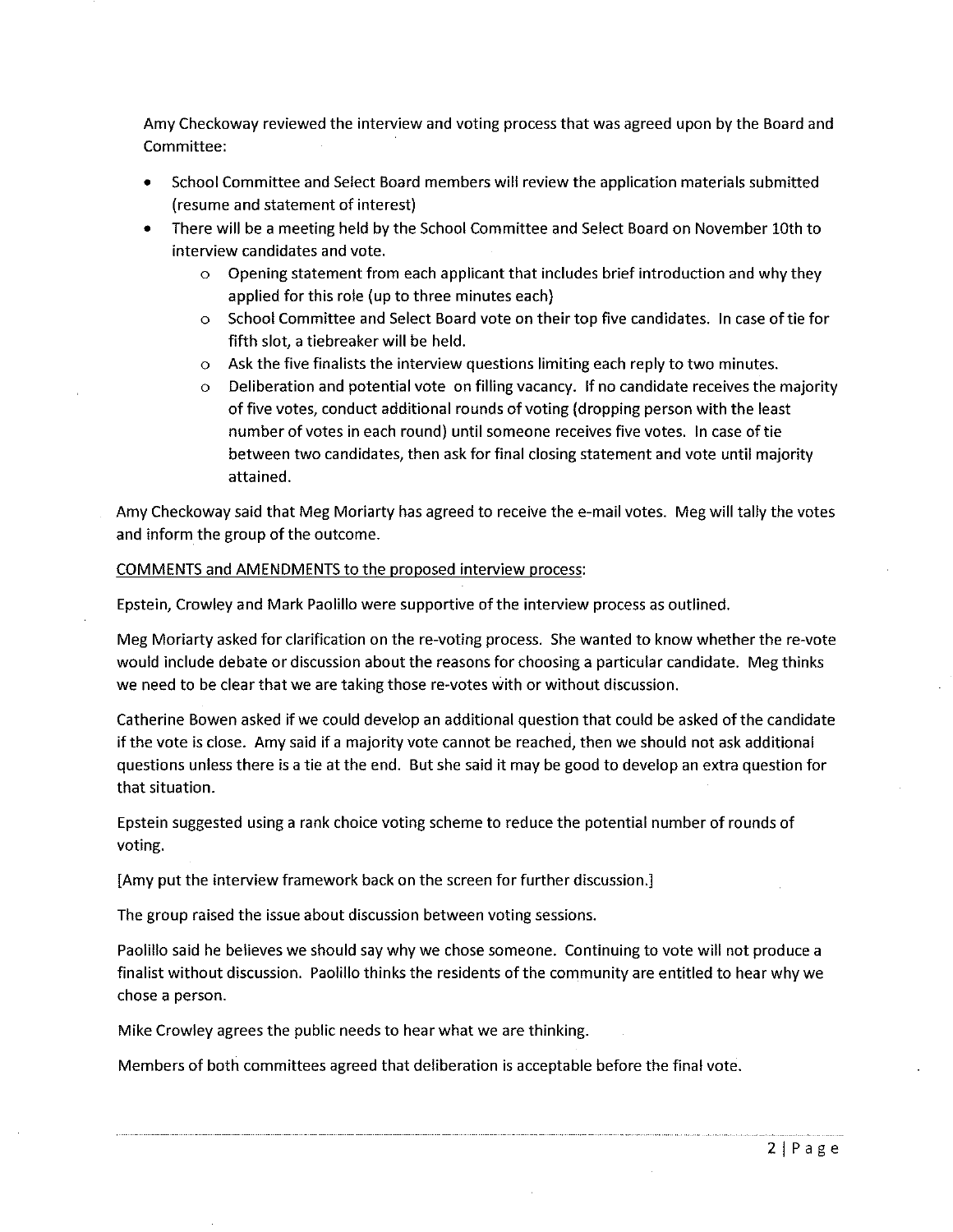Garvin said that Matt Haskell from her office, could tally the votes during the voting sessions in order to ensure fairness.

Motion was made to disallow discussion between voting rounds (A&B in the review protocol), but deliberation will be allowed before the final voting process. Motion was approved unanimously by members of the Select Board and School Committee.

Motion was made to allow a one-minute closing statement before the vote on the five finalists. Motion was approved unanimously by members of the Select Board and School Committee.

Motion was made to adopt the proposal process as amended. Motion was approved unanimously by members of the Select Board and School Committee.

Amy Checkoway said she would amend the process as discussed and send out to the candidates and members of both committees before the interview sessions tomorrow night.

Discussion and vote on the interview questions to be asked in filling the School Committee vacancy

Amy Checkoway presented the questions that were developed:

1) Explain the unique skills that you will bring to the School Committee?

2) Share your perspective on the top three priorities facing the School Committee over the next five months?

3) How would you handle the balance between collaboration with management to achieve the best outcomes?

4) What would you approach be for getting up to speed and working as part of a group?

5) How would you fit this demanding role into your other commitments? And do you envision yourself continuing on the School Committee past April 2022?

**COMMENTS on interview questions:** 

Mike Crowley asked if we could include a question about financial experience? Amy Checkoway feels this will come out in the resume and application statement of interest.

All members at the meeting agreed that the questions are acceptable. Epstein suggested sending the questions to the applicants who did not attend this meeting

Motion was made to accept the five proposed interview questions. Motion was approved unanimously by members of the Select Board and School Committee.

## **Incomplete Applications**